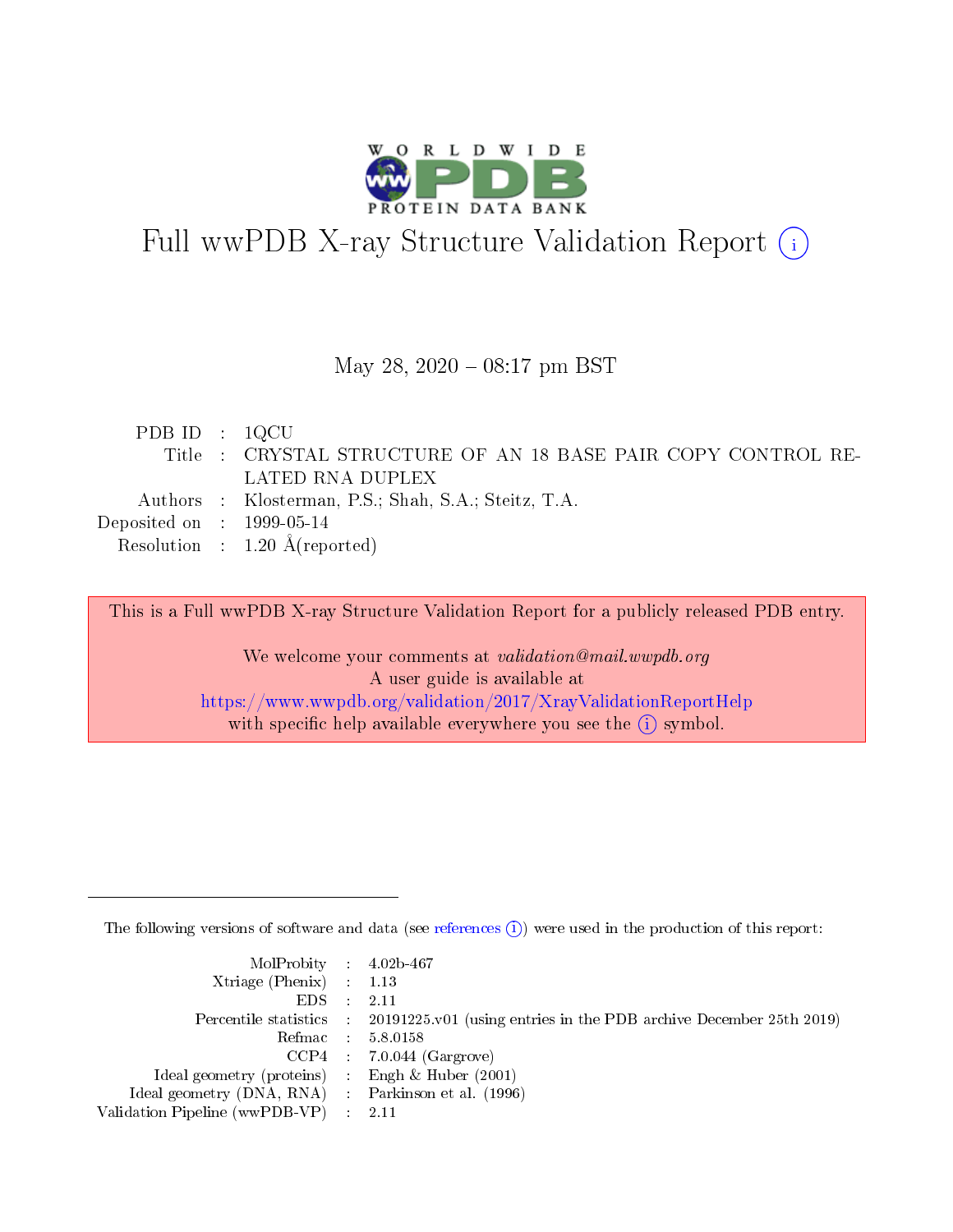# 1 [O](https://www.wwpdb.org/validation/2017/XrayValidationReportHelp#overall_quality)verall quality at a glance  $(i)$

The following experimental techniques were used to determine the structure: X-RAY DIFFRACTION

The reported resolution of this entry is 1.20 Å.

Percentile scores (ranging between 0-100) for global validation metrics of the entry are shown in the following graphic. The table shows the number of entries on which the scores are based.



Percentile relative to X-ray structures of similar resolution

| Metric        | Whole archive        | Similar resolution                 |  |  |  |  |
|---------------|----------------------|------------------------------------|--|--|--|--|
|               | $(\#\text{Entries})$ | $(\#Entries, resolution range(A))$ |  |  |  |  |
| $R_{free}$    | 130704               | $1223(1.22-1.18)$                  |  |  |  |  |
| Clashscore    | 141614               | $1286(1.22-1.18)$                  |  |  |  |  |
| RSRZ outliers | 127900               | $1200(1.22-1.18)$                  |  |  |  |  |
| RNA backbone  | 3102                 | $1000(2.34-0.62)$                  |  |  |  |  |

The table below summarises the geometric issues observed across the polymeric chains and their fit to the electron density. The red, orange, yellow and green segments on the lower bar indicate the fraction of residues that contain outliers for  $\geq=3$ , 2, 1 and 0 types of geometric quality criteria respectively. A grey segment represents the fraction of residues that are not modelled. The numeric value for each fraction is indicated below the corresponding segment, with a dot representing fractions  $\epsilon = 5\%$  The upper red bar (where present) indicates the fraction of residues that have poor fit to the electron density. The numeric value is given above the bar.

| Mol |   | $\overline{\mid}$ Chain $\mid$ Length | Quality of chain |     |     |  |  |  |
|-----|---|---------------------------------------|------------------|-----|-----|--|--|--|
|     | А | 11                                    | 27%              | 73% |     |  |  |  |
|     | D | 11                                    | 45%              |     | 55% |  |  |  |
| ച   | B | 11                                    | 36%              | 55% | 9%  |  |  |  |
| റ   | ⌒ | 11                                    | 18%              | 55% | 27% |  |  |  |

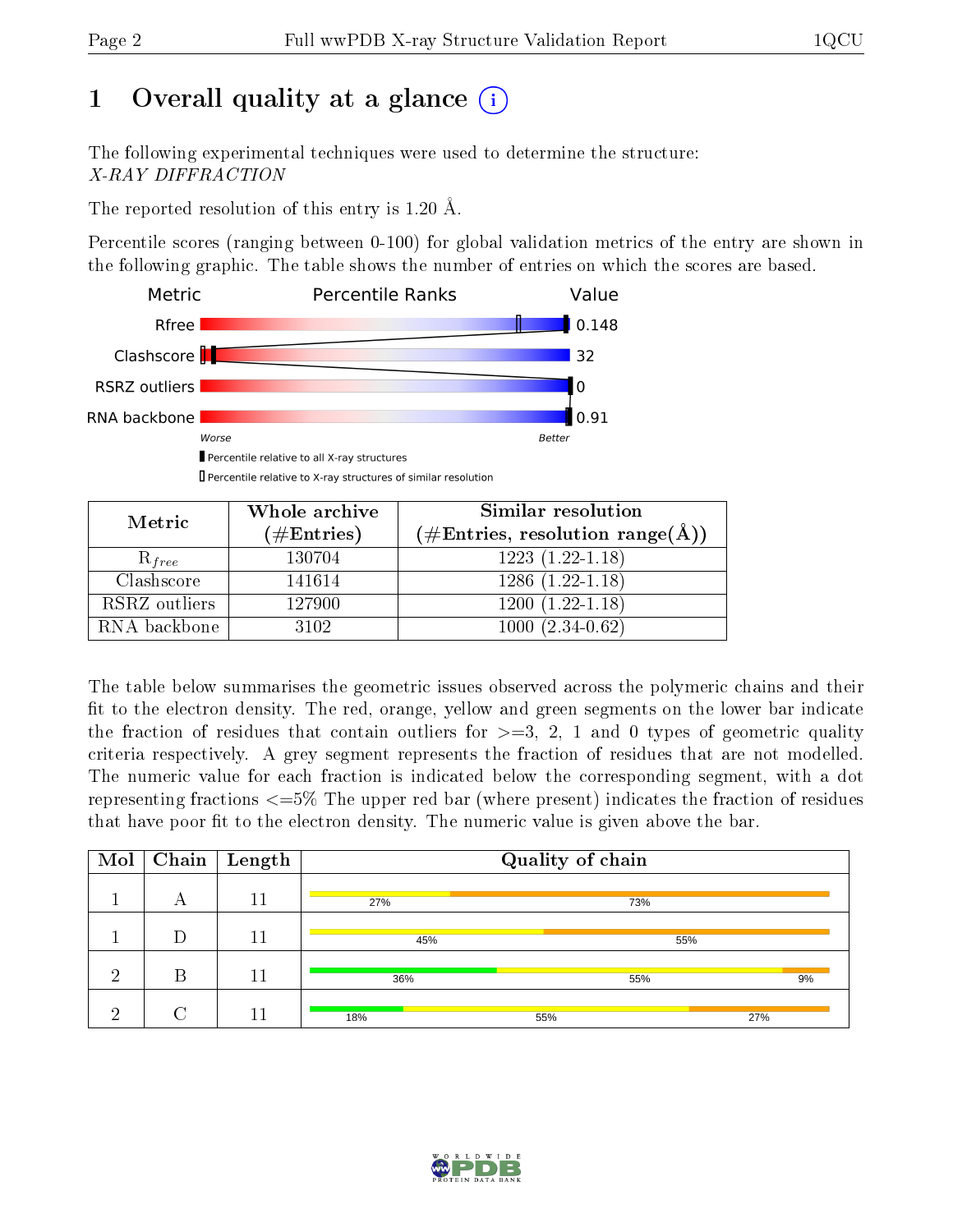# 2 Entry composition  $\left( \cdot \right)$

There are 4 unique types of molecules in this entry. The entry contains 1614 atoms, of which 469 are hydrogens and 0 are deuteriums.

In the tables below, the ZeroOcc column contains the number of atoms modelled with zero occupancy, the AltConf column contains the number of residues with at least one atom in alternate conformation and the Trace column contains the number of residues modelled with at most 2 atoms.

 Molecule 1 is a RNA chain called 5'-R(P\*GP\*GP\*GP\*GP\*GP\*GP\*GP\*GP\*GP\*GP\*G)-3 '.

|  | $Mol$   Chain   Residues | Atoms                                   |      |        |  | $\rm ZeroOcc \mid AltConf \mid Trace$ |  |  |
|--|--------------------------|-----------------------------------------|------|--------|--|---------------------------------------|--|--|
|  |                          | Total C H N O P<br>371 110 118 55 77 11 |      |        |  |                                       |  |  |
|  |                          | Total C H N O P<br>370                  | 110- | 117 55 |  |                                       |  |  |

• Molecule 2 is a RNA chain called  $5'$ -R(P\*CP\*CP\*CP\*CP\*CP\*CP\*CP\*CP\*CP\*CP+C)-3'.

| $\operatorname{Mol}$ |  | Chain   Residues    | Atoms         |              |  |  | $\text{ZeroOcc}$   AltConf   Trace |  |  |
|----------------------|--|---------------------|---------------|--------------|--|--|------------------------------------|--|--|
|                      |  |                     | Total C H N O |              |  |  |                                    |  |  |
|                      |  | 338 99 118 33 77 11 |               |              |  |  |                                    |  |  |
|                      |  |                     | Total C H N O |              |  |  |                                    |  |  |
|                      |  | 336                 |               | 99 116 33 77 |  |  |                                    |  |  |

• Molecule 3 is AMMONIUM ION (three-letter code: NH4) (formula:  $H_4N$ ).



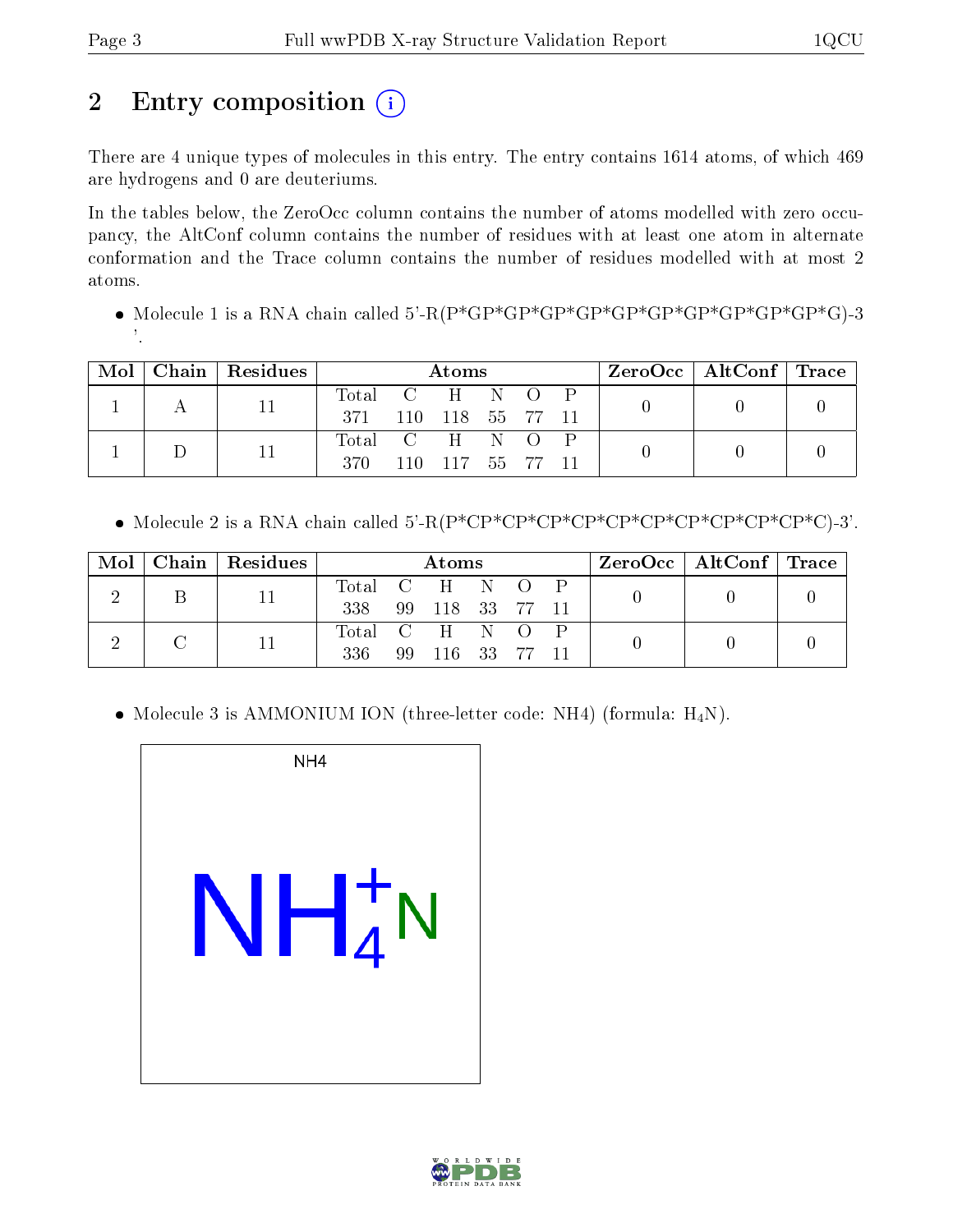| Mol | Chain Residues | Atoms        | $ZeroOcc$   AltConf |
|-----|----------------|--------------|---------------------|
| 3   |                | Total N      |                     |
| 3   |                | Total N      |                     |
| 3   |                | Total N      |                     |
| २   |                | Total<br>- N |                     |

• Molecule 4 is water.

| Mol | Chain   $Residues$ | Atoms                                            | $ZeroOcc$   AltConf |
|-----|--------------------|--------------------------------------------------|---------------------|
|     | 78                 | Total<br>$\Omega$<br>78<br>78                    |                     |
|     | 89                 | Total<br>89<br>89                                |                     |
|     | 26                 | Total<br>$\left( \right)$<br>26<br>26            |                     |
|     |                    | Total<br>$\left( \right)$<br>$\overline{2}$<br>2 |                     |

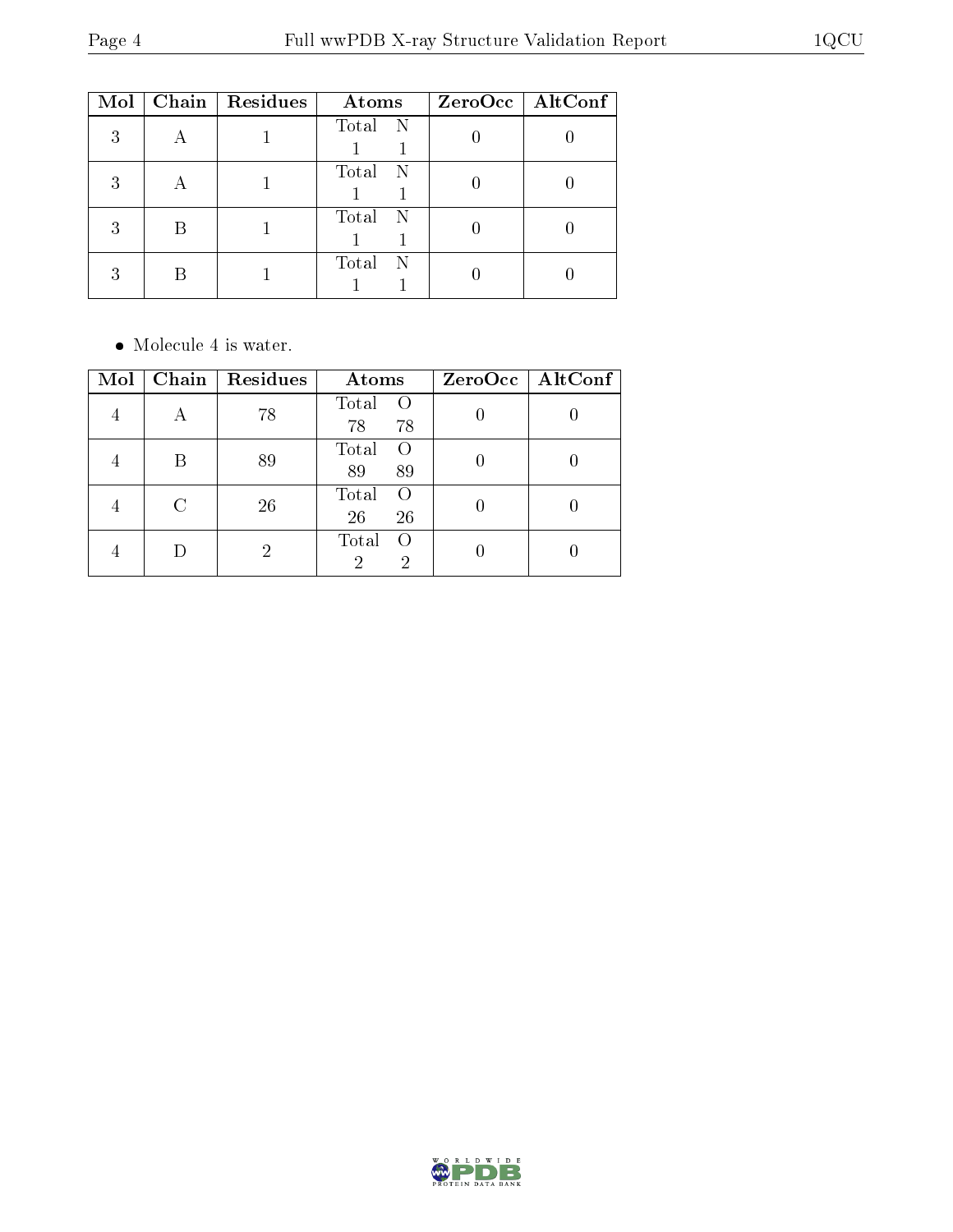# 3 Residue-property plots  $(i)$

These plots are drawn for all protein, RNA and DNA chains in the entry. The first graphic for a chain summarises the proportions of the various outlier classes displayed in the second graphic. The second graphic shows the sequence view annotated by issues in geometry and electron density. Residues are color-coded according to the number of geometric quality criteria for which they contain at least one outlier: green  $= 0$ , yellow  $= 1$ , orange  $= 2$  and red  $= 3$  or more. A red dot above a residue indicates a poor fit to the electron density (RSRZ  $> 2$ ). Stretches of 2 or more consecutive residues without any outlier are shown as a green connector. Residues present in the sample, but not in the model, are shown in grey.

• Molecule 1: 5'-R(P\*GP\*GP\*GP\*GP\*GP\*GP\*GP\*GP\*GP\*GP\*G)-3'

| Chain A:                                | 27% | 73%                                                         |     |
|-----------------------------------------|-----|-------------------------------------------------------------|-----|
| G10<br>88388588<br>$\blacksquare$       |     |                                                             |     |
|                                         |     |                                                             |     |
| Chain D:                                | 45% | 55%                                                         |     |
| G <sub>115</sub><br><u>gg</u> ggggg     |     |                                                             |     |
|                                         |     | • Molecule 2: 5'-R(P*CP*CP*CP*CP*CP*CP*CP*CP*CP*CP*CP*C)-3' |     |
| Chain B:                                | 36% | 55%                                                         | 9%  |
| <u>g g g g g g g g g g</u>              |     |                                                             |     |
|                                         |     | • Molecule 2: 5'-R(P*CP*CP*CP*CP*CP*CP*CP*CP*CP*CP*CP*C)-3' |     |
| Chain $C:$                              | 18% | 55%                                                         | 27% |
| <b>C105</b><br>C106<br>ases and<br>C104 |     |                                                             |     |

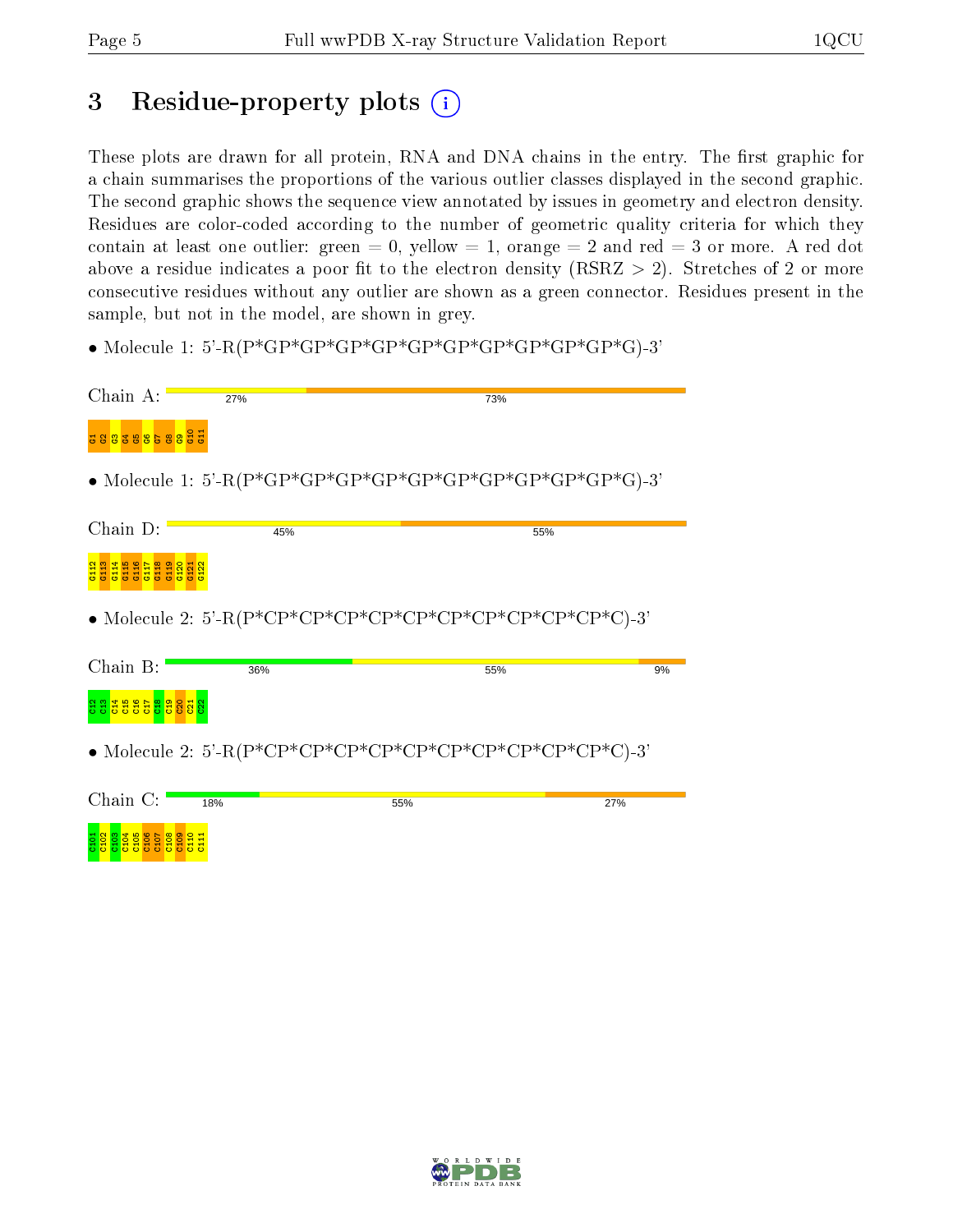# 4 Data and refinement statistics  $(i)$

| Property                                                         | Value                                                | Source     |
|------------------------------------------------------------------|------------------------------------------------------|------------|
| Space group                                                      | P <sub>3</sub>                                       | Depositor  |
| $\overline{\text{Cell}}$ constants                               | $43.81\text{\AA}$<br>$29.17\text{\AA}$<br>43.81Å     |            |
| a, b, c, $\alpha$ , $\beta$ , $\gamma$                           | $90.00^\circ$<br>$90.00^{\circ}$<br>$120.00^{\circ}$ | Depositor  |
| Resolution $(\AA)$                                               | 30.00<br>$-1.20$                                     | Depositor  |
|                                                                  | 23.12<br>$-1.20$                                     | <b>EDS</b> |
| % Data completeness                                              | $92.5(30.00-1.20)$                                   | Depositor  |
| (in resolution range)                                            | 88.8 (23.12-1.20)                                    | <b>EDS</b> |
| $R_{merge}$                                                      | $0.07\,$                                             | Depositor  |
| $\bar{\mathrm{R}}_{\underline{sym}}$                             | (Not available)                                      | Depositor  |
| $\langle I/\sigma(I) \rangle^{-1}$                               | $3.91$ (at 1.20Å)                                    | Xtriage    |
| Refinement program                                               | SHELXL-97                                            | Depositor  |
| $R, R_{free}$                                                    | 0.117, 0.150                                         | Depositor  |
|                                                                  | 0.122, 0.148                                         | DCC        |
| $R_{free}$ test set                                              | 909 reflections $(4.98\%)$                           | wwPDB-VP   |
| Wilson B-factor $(A^2)$                                          | 17.1                                                 | Xtriage    |
| Anisotropy                                                       | 0.249                                                | Xtriage    |
| Bulk solvent $k_{sol}(\text{e}/\text{A}^3), B_{sol}(\text{A}^2)$ | 0.33, 101.3                                          | <b>EDS</b> |
| $\overline{L-test for }$ twinning <sup>2</sup>                   | $< L >$ = 0.53, $< L2$ > = 0.37                      | Xtriage    |
|                                                                  | $0.033$ for $-h,-k,l$                                |            |
| Estimated twinning fraction                                      | $0.469$ for h,-h-k,-l                                | Xtriage    |
|                                                                  | $0.037$ for $-k,-h,-l$                               |            |
| $F_o, F_c$ correlation                                           | 0.99                                                 | <b>EDS</b> |
| Total number of atoms                                            | 1614                                                 | wwPDB-VP   |
| Average B, all atoms $(A^2)$                                     | 25.0                                                 | wwPDB-VP   |

Xtriage's analysis on translational NCS is as follows: The largest off-origin peak in the Patterson function is  $15.69\%$  of the height of the origin peak. No significant pseudotranslation is detected.

<sup>&</sup>lt;sup>2</sup>Theoretical values of  $\langle |L| \rangle$ ,  $\langle L^2 \rangle$  for acentric reflections are 0.5, 0.333 respectively for untwinned datasets, and 0.375, 0.2 for perfectly twinned datasets.



<span id="page-5-1"></span><span id="page-5-0"></span><sup>1</sup> Intensities estimated from amplitudes.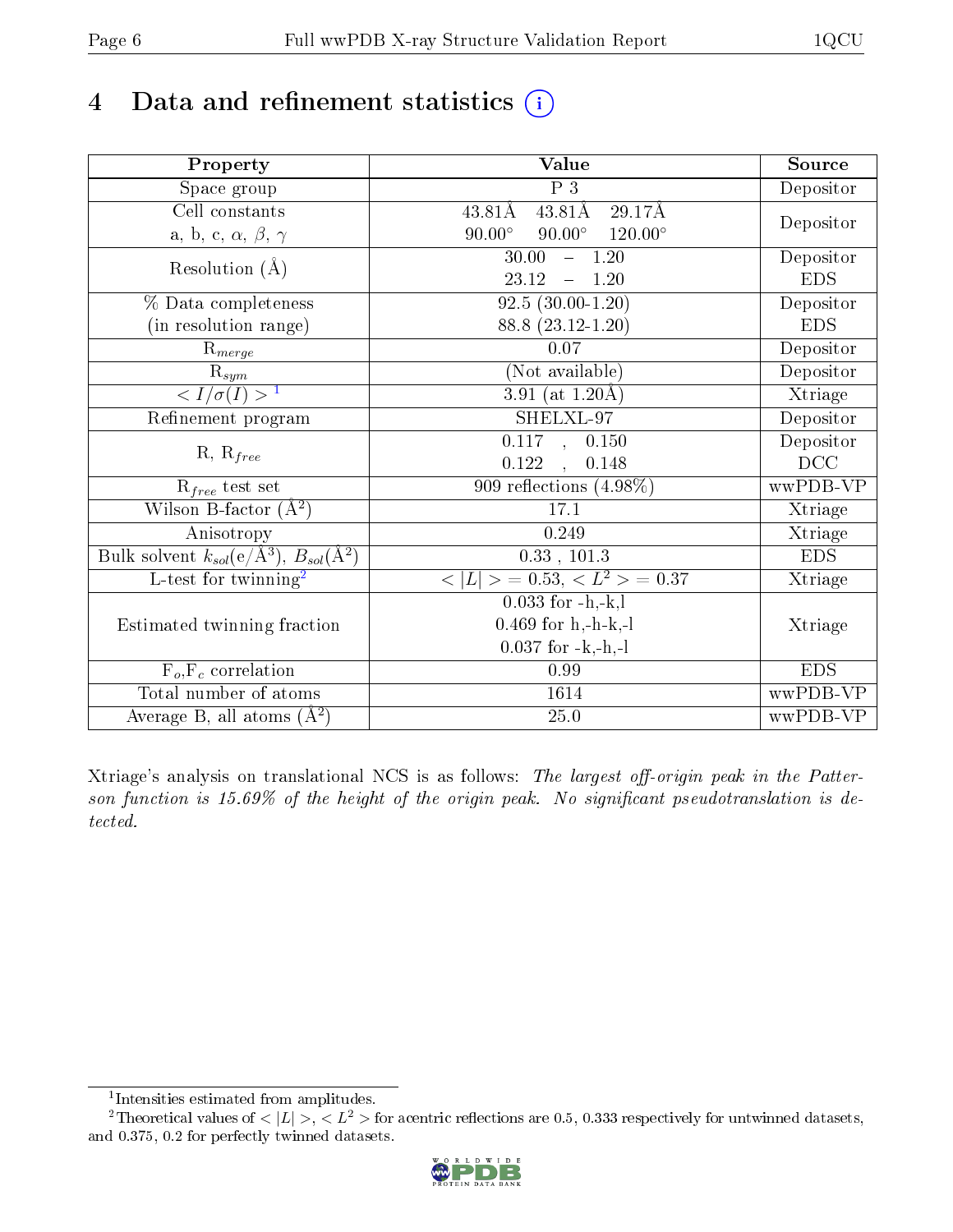# 5 Model quality  $(i)$

## 5.1 Standard geometry (i)

Bond lengths and bond angles in the following residue types are not validated in this section: NH4

The Z score for a bond length (or angle) is the number of standard deviations the observed value is removed from the expected value. A bond length (or angle) with  $|Z| > 5$  is considered an outlier worth inspection. RMSZ is the root-mean-square of all Z scores of the bond lengths (or angles).

| Mol                         | Chain         |      | Bond lengths      | Bond angles |                     |  |
|-----------------------------|---------------|------|-------------------|-------------|---------------------|--|
|                             |               | RMSZ | $\# Z  > 5$       | RMSZ        | # $ Z >5$           |  |
|                             |               | 1.25 | $6/285$ $(2.1\%)$ | 2.27        | $(4.7\%)$<br>21/447 |  |
|                             |               | 1.23 | $3/285$ $(1.1\%)$ | 2.51        | $29/447(6.5\%)$     |  |
| $\overline{2}$              | R             | 0.79 | 0/241             | 1.77        | $5/370$ $(1.4\%)$   |  |
| $\mathcal{D}_{\mathcal{L}}$ | $\mathcal{C}$ | 0.78 | 0/241             | 1.84        | $(2.2\%)$<br>8/370  |  |
| All                         | AП            | 1.06 | $9/1052(0.9\%)$   | 2.15        | $63/1634$ $(3.9\%)$ |  |

All (9) bond length outliers are listed below:

| Mol | Chain | Res | <b>Type</b> | Atoms    | Z    | Observed $(A)$ | $Ideal(\AA)$ |
|-----|-------|-----|-------------|----------|------|----------------|--------------|
|     | D     | 114 | G           | $C6-06$  | 6.35 | 1.29           | 1.24         |
| 1   | А     | 3   | G           | $C6--O6$ | 6.18 | 1.29           | 1.24         |
| 1   | D     | 121 | G           | $C6--$   | 5.67 | 1.29           | 1.24         |
|     | А     | 5   | G           | $C6--O6$ | 5.61 | 1.29           | 1.24         |
| 1   | D)    | 116 | G           | $C6--O6$ | 5.50 | 1.29           | 1.24         |
| 1   | А     | 10  | G           | $C6--$   | 5.26 | 1.28           | 1.24         |
|     | А     | 7   | G           | $C6--$   | 5.26 | 1.28           | 1.24         |
| 1   | А     | 9   | G           | $C6--$   | 5.14 | 1.28           | 1.24         |
|     |       | 11  | G           | $C6--O6$ | 5.11 | 1.28           | 1.24         |

All (63) bond angle outliers are listed below:

| Mol | Chain  | Res | Type | Atoms      | $Z_{\rm}$ | Observed $(°)$ | Ideal $(°)$ |
|-----|--------|-----|------|------------|-----------|----------------|-------------|
|     | D      | 113 | G    | $C5-C6-O6$ | $-11.39$  | 121.77         | 128.60      |
|     | D      | 119 | G    | $C5-C6-O6$ | $-10.49$  | 122.31         | 128.60      |
|     | А      | 10  | G    | $C5-C6-O6$ | $-9.66$   | 122.80         | 128.60      |
|     | D      | 113 | G    | $C5-C6-N1$ | 9.13      | 116.07         | 111.50      |
|     | А      | 2   | G    | $C4-C5-C6$ | $-8.94$   | 113.44         | 118.80      |
|     | $\Box$ | 119 | G    | $N3-C2-N2$ | $-8.81$   | 113.73         | 119.90      |
|     | D      | 118 | G    | $N1-C6-O6$ | $-8.23$   | 114.96         | 119.90      |
|     | А      | 2   | G    | $C5-C6-O6$ | $-8.20$   | 123.68         | 128.60      |

Continued on next page...

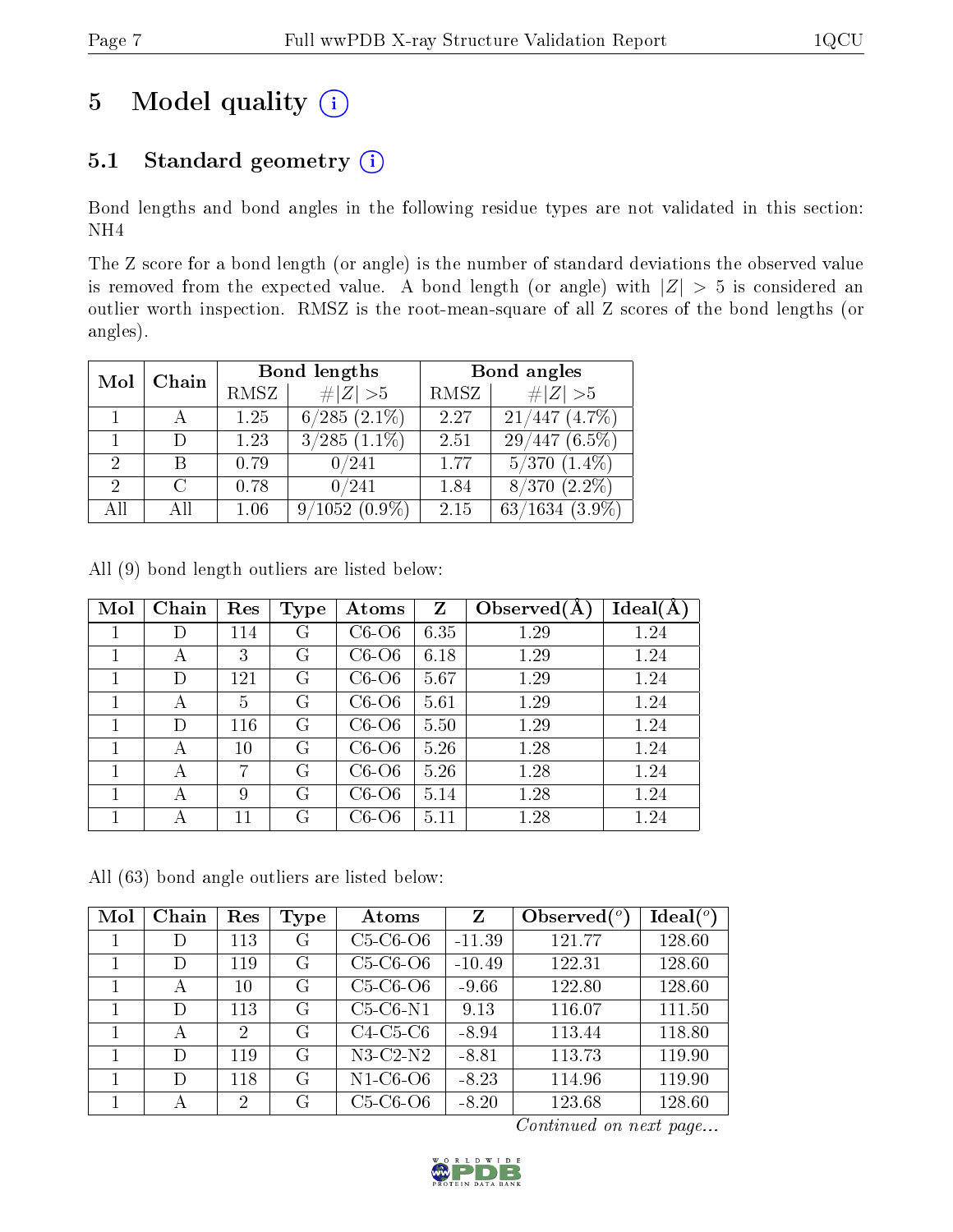| $\mathbf{rved}({}^o)$ | Ideal $(°)$ |
|-----------------------|-------------|
|                       |             |

| Continued from previous page |  |  |
|------------------------------|--|--|

| Mol            | Chain                   | Res              | <b>Type</b>        | Atoms                        | $\mathbf{Z}$ | Observed $(°)$ | $\overline{\text{Ideal}}({}^o)$ |
|----------------|-------------------------|------------------|--------------------|------------------------------|--------------|----------------|---------------------------------|
| $\mathbf{1}$   | D                       | 121              | $G_{\mathbb{C}}$   | $C5-C6-O6$                   | $-8.00$      | 123.80         | 128.60                          |
| $\mathbf{1}$   | $\mathbf D$             | 120              | G                  | $C8-N9-C4$                   | $-7.96$      | 103.22         | 106.40                          |
| $\mathbf{1}$   | А                       | $\overline{2}$   | $\overline{G}$     | $C6-C5-N7$                   | 7.77         | 135.06         | 130.40                          |
| $\mathbf 1$    | $\bf{A}$                | 8                | $G\,$              | $N3-C2-N2$                   | $-7.60$      | 114.58         | 119.90                          |
| $\mathbf{1}$   | D                       | 113              | $G\$               | $C4-C5-C6$                   | $-7.51$      | 114.29         | 118.80                          |
| $\mathbf{1}$   | $\mathbf D$             | 121              | ${\rm G}$          | $C5-C6-N1$                   | 7.47         | 115.23         | 111.50                          |
| $\mathbf{1}$   | D                       | 115              | G                  | $C5-C6-N1$                   | 7.45         | 115.22         | 111.50                          |
| $\mathbf{1}$   | $\bf{A}$                | $\overline{2}$   | $\overline{G}$     | $C5-C6-N1$                   | 7.29         | 115.14         | 111.50                          |
| $\overline{2}$ | $\mathcal{C}$           | 110              | $\mathcal{C}$      | $C2-N3-C4$                   | 7.07         | 123.44         | 119.90                          |
| $\mathbf{1}$   | $\bf{A}$                | $9\phantom{.}$   | $\overline{G}$     | $N1-C6-O6$                   | $-7.03$      | 115.68         | 119.90                          |
| $\mathbf 1$    | D                       | 116              | $G\$               | $C5-C6-N1$                   | 6.92         | 114.96         | 111.50                          |
| $\overline{1}$ | $\overline{\rm D}$      | 119              | $\overline{G}$     | $\overline{\text{N1-C2-N2}}$ | 6.81         | 122.33         | 116.20                          |
| $\mathbf{1}$   | D                       | 121              | $G\$               | $O4'$ -C1'-N9                | 6.75         | 113.60         | 108.20                          |
| $\mathbf{1}$   | $\mathbf D$             | 121              | G                  | $C2-N3-C4$                   | 6.68         | 115.24         | 111.90                          |
| $\mathbf{1}$   | D                       | 115              | G                  | $C2-N3-C4$                   | 6.36         | 115.08         | 111.90                          |
| $\mathbf{1}$   | $\mathbf D$             | 119              | G                  | $N1-C6-O6$                   | 6.36         | 123.71         | 119.90                          |
| $\mathbf{1}$   | D                       | 116              | G                  | $C8-N9-C4$                   | $-6.29$      | 103.88         | 106.40                          |
| $\sqrt{2}$     | $\boldsymbol{B}$        | 17               | $\overline{C}$     | $C6-N1-C2$                   | $-6.24$      | 117.81         | 120.30                          |
| $\mathbf{1}$   | $\bf{A}$                | $\overline{4}$   | G                  | $C5-C6-N1$                   | 6.21         | 114.60         | 111.50                          |
| $\mathbf{1}$   | D                       | 120              | G                  | $N1-C6-O6$                   | $-6.19$      | 116.18         | 119.90                          |
| $\mathbf{1}$   | $\bf{A}$                | $\overline{2}$   | G                  | $N3-C4-C5$                   | 6.18         | 131.69         | 128.60                          |
| $\mathbf{1}$   | $\bf{A}$                | $\overline{2}$   | $\overline{G}$     | $N1-C2-N2$                   | 6.14         | 121.72         | 116.20                          |
| $\sqrt{2}$     | $\mathcal{C}$           | 109              | $\mathcal{C}$      | $N1-C2-O2$                   | $-6.09$      | 115.25         | 118.90                          |
| $\mathbf{1}$   | $\bf{A}$                | $\overline{5}$   | G                  | $C5-C6-N1$                   | 6.05         | 114.52         | $111.50\,$                      |
| $\mathbf{1}$   | $\bf{A}$                | $\boldsymbol{9}$ | $\overline{G}$     | $N7$ -C8- $N9$               | 6.04         | 116.12         | 113.10                          |
| $\mathbf{1}$   | $\bf{A}$                | $9\phantom{.}$   | G                  | $C5-C6-N1$                   | 5.99         | 114.49         | 111.50                          |
| $\overline{1}$ | $\mathbf D$             | 120              | $\overline{G}$     | $N9-C4-C5$                   | 5.97         | 107.79         | 105.40                          |
| $\mathbf{1}$   | D                       | 113              | G                  | $C4-C5-N7$                   | 5.89         | 113.16         | 110.80                          |
| $\overline{2}$ | $\overline{\mathrm{B}}$ | 21               | $\overline{\rm C}$ | $N3-C4-C5$                   | $-5.82$      | 119.57         | 121.90                          |
| $\perp$        | A                       | 4                | G                  | $C2-N3-C4$                   | 5.75         | 114.77         | 111.90                          |
| $\overline{2}$ | $\boldsymbol{B}$        | 20               | $\overline{C}$     | $N1-C2-O2$                   | $-5.73$      | 115.46         | 118.90                          |
| $\mathbf{1}$   | D                       | 116              | $G\$               | $C6-N1-C2$                   | $-5.69$      | 121.69         | 125.10                          |
| $\mathbf{1}$   | D                       | 121              | $\rm G$            | $N3-C2-N2$                   | $-5.66$      | 115.94         | 119.90                          |
| $\mathbf{1}$   | A                       | $\overline{2}$   | $\rm G$            | $N3-C4-N9$                   | $-5.66$      | 122.60         | 126.00                          |
| $\sqrt{2}$     | $\mathcal{C}$           | 106              | $\overline{C}$     | $C6-N1-C2$                   | $-5.60$      | 118.06         | 120.30                          |
| $\mathbf{1}$   | A                       | 4                | G                  | $C5-C6-O6$                   | $-5.56$      | 125.26         | 128.60                          |
| $\mathbf{1}$   | A                       | 5                | $G\$               | $C2-N3-C4$                   | 5.55         | 114.68         | 111.90                          |
| $\mathbf{1}$   | D                       | 118              | G                  | $C5-C6-O6$                   | 5.53         | 131.92         | 128.60                          |
| $\mathbf{1}$   | D                       | 115              | G                  | $O4'$ -C1'-N9                | 5.47         | 112.58         | 108.20                          |
| $\overline{2}$ | $\mathcal{C}$           | 107              | $\mathcal C$       | $C2-N3-C4$                   | 5.39         | 122.60         | 119.90                          |
| $\overline{2}$ | $\mathcal{C}$           | 110              | $\overline{C}$     | $N1-C2-N3$                   | $-5.25$      | 115.53         | 119.20                          |
| $\mathbf 1$    | A                       | 11               | G                  | $C5-C6-O6$                   | $-5.23$      | 125.46         | 128.60                          |

Continued on next page...

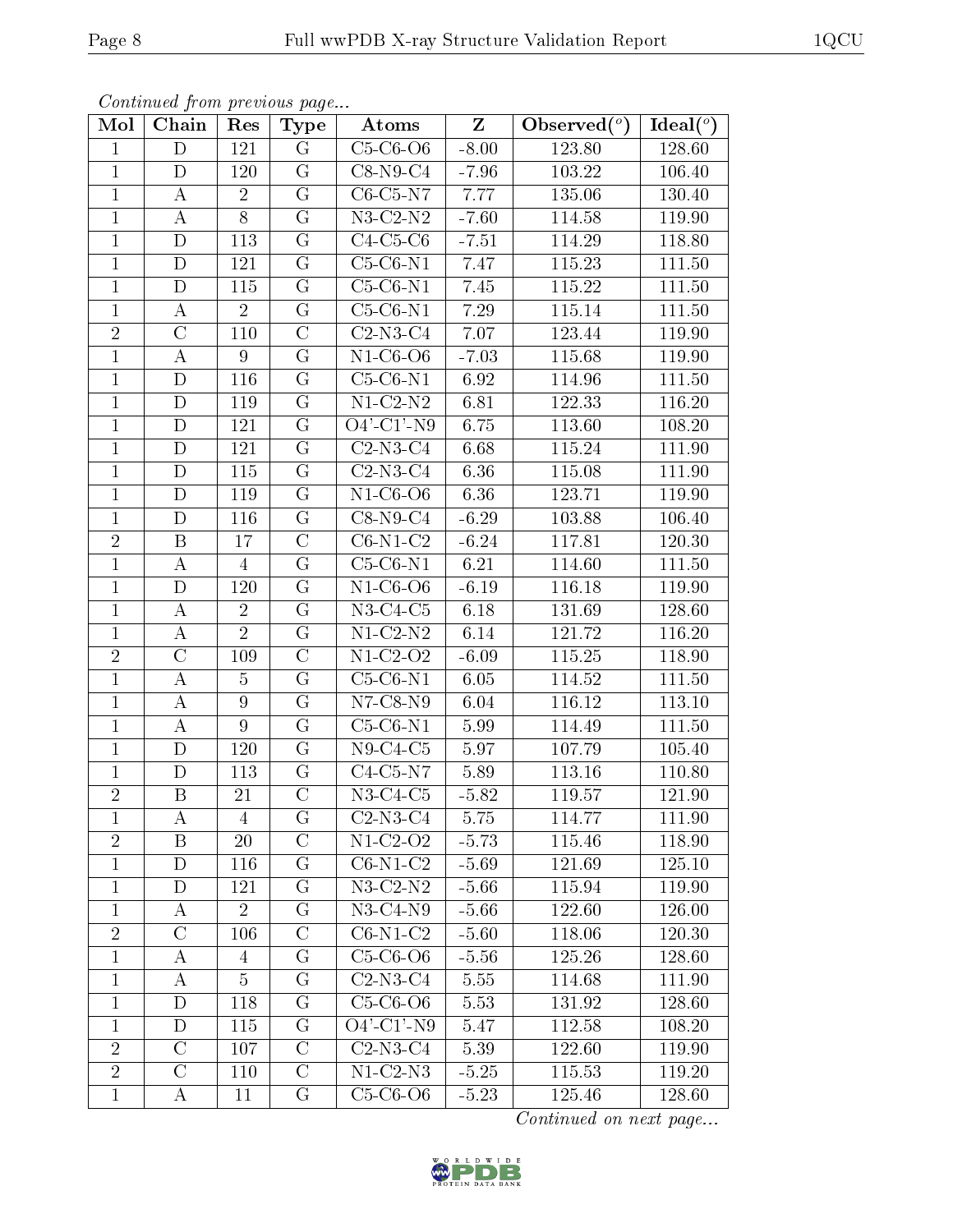| Mol            | Chain   | Res     | <b>Type</b> | Atoms          | Z       | Observed $(°)$ | Ideal $(°)$ |
|----------------|---------|---------|-------------|----------------|---------|----------------|-------------|
| 1              | D       | 121     | G           | $N1$ -C2- $N3$ | $-5.21$ | 120.77         | 123.90      |
| 1              | A       | 9       | G           | $C8-N9-C4$     | $-5.21$ | 104.31         | 106.40      |
| 1              | D       | 121     | G           | $C6-N1-C2$     | $-5.21$ | 121.97         | 125.10      |
| $\overline{2}$ | В       | 17      | C           | $C5-C4-N4$     | 5.21    | 123.84         | 120.20      |
| 1              | А       | 1       | G           | $C6-N1-C2$     | $-5.20$ | 121.98         | 125.10      |
| $\overline{2}$ | $\rm C$ | 107     | C           | $C5-C6-N1$     | 5.20    | 123.60         | 121.00      |
| 1              | D       | 115     | G           | $C5-C6-O6$     | $-5.16$ | 125.50         | 128.60      |
| $\overline{2}$ | В       | 19      | C           | $C5-C6-N1$     | 5.12    | 123.56         | 121.00      |
| 1              | А       | 7       | G           | $C8-N9-C4$     | $-5.09$ | 104.36         | 106.40      |
| 1              | D       | 114     | G           | N1-C6-O6       | $-5.09$ | 116.85         | 119.90      |
| $\overline{2}$ | С       | 110     | C           | $C6-N1-C2$     | 5.07    | 122.33         | 120.30      |
| 1              | D       | 114     | G           | $C8-N9-C4$     | $-5.04$ | 104.38         | 106.40      |
| 2              | С       | $110\,$ | C           | N1-C2-O2       | 5.02    | 121.91         | 118.90      |

Continued from previous page...

There are no chirality outliers.

There are no planarity outliers.

## 5.2 Too-close contacts  $(i)$

In the following table, the Non-H and H(model) columns list the number of non-hydrogen atoms and hydrogen atoms in the chain respectively. The H(added) column lists the number of hydrogen atoms added and optimized by MolProbity. The Clashes column lists the number of clashes within the asymmetric unit, whereas Symm-Clashes lists symmetry related clashes.

| Mol | Chain | Non-H         | H (model) | H(added) | <b>Clashes</b> | Symm-Clashes |
|-----|-------|---------------|-----------|----------|----------------|--------------|
|     | А     | 253           | 118       | 89       | 26             |              |
|     | D     | 253           | 117       | 90       | 27             |              |
| 2   | В     | 220           | 118       | 99       | 6              |              |
| 2   | C     | 220           | 116       | 99       | 10             |              |
| 3   | А     | $\mathcal{D}$ |           |          |                |              |
| 3   | В     | $\mathcal{D}$ |           |          |                |              |
| 4   | А     | 78            |           |          |                |              |
| 4   | B     | 89            |           |          | 5              |              |
| 4   | C     | 26            |           |          | 9              |              |
| 4   | Ð     | $\mathcal{D}$ | 0         |          |                |              |
|     | All   | 1145          | 469       | 377      | 42             |              |

The all-atom clashscore is defined as the number of clashes found per 1000 atoms (including hydrogen atoms). The all-atom clashscore for this structure is 32.

All (42) close contacts within the same asymmetric unit are listed below, sorted by their clash magnitude.

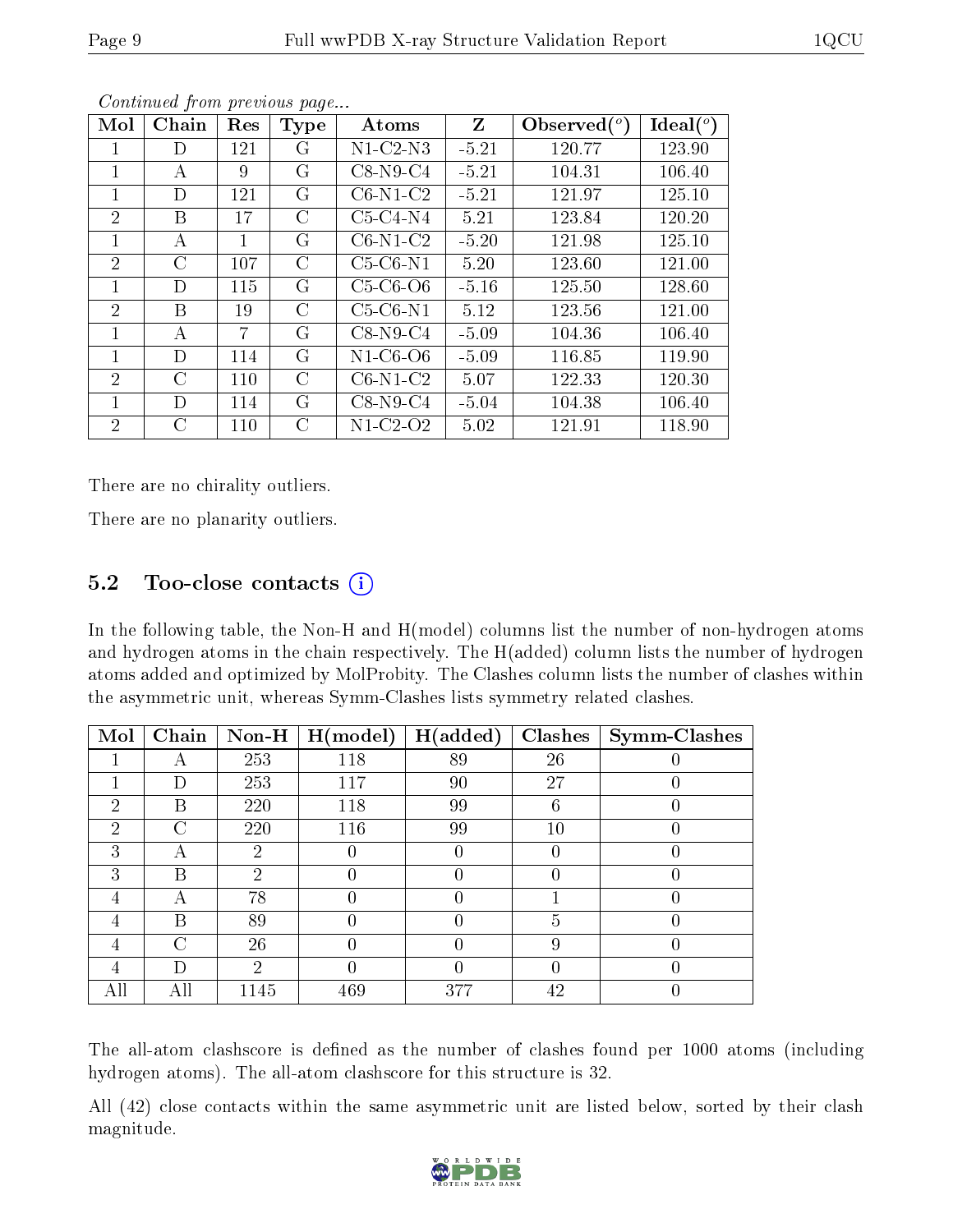| Atom-1                       | Atom-2                        | Interatomic      | Clash         |
|------------------------------|-------------------------------|------------------|---------------|
|                              |                               | distance $(\AA)$ | overlap $(A)$ |
| 1:A:2:G:O6                   | 1: D: 121: G: O6              | 1.55             | 1.24          |
| 1: A: 10: G: O6              | 1:D:113:G:O6                  | 1.62             | 1.17          |
| 1: A: 7: G: 06               | 1:D:116:G:O6                  | 1.59             | 1.17          |
| 1: A:8: G:O6                 | 1: D: 115: G: O6              | 1.63             | 1.17          |
| 1: A:4: G: O6                | 1: D: 119: G: O6              | 1.64             | 1.16          |
| 1: A: 5: G: O6               | 1: D: 118: G: O6              | 1.62             | 1.15          |
| 1: A:6: G: O6                | 1: D: 117: G: O6              | 1.67             | 1.12          |
| 1:A:1:G:O6                   | 1:D:122:G:O6                  | 1.71             | 1.09          |
| 2:B:15:C:N4                  | 1: D: 115: G: O6              | 1.56             | 1.08          |
| 1: A: 11: G: O6              | 1: D: 112: G: 06              | 1.71             | 1.07          |
| 4:A:390:HOH:O                | 2:C:102:C:H5                  | 1.48             | 0.94          |
| 1: A:2: G:O6                 | 1: D: 121: G: C6              | 2.28             | 0.84          |
| 1:A:10:G:C6                  | 1:D:113:G:O6                  | 2.28             | 0.83          |
| $1:A:8:\overline{G:C6}$      | 1:D:115:G:O6                  | 2.34             | 0.79          |
| 2:C:108:C:N4                 | 4:C:397:HOH:O                 | 2.11             | 0.78          |
| 1: A: 7: G: O6               | 1:D:116:G:C6                  | 2.40             | 0.74          |
| 1: A:4: G: O6                | 1: D: 119: G: C6              | 2.41             | 0.73          |
| 1: A:5: G:C6                 | 1: D: 118: G: O6              | 2.42             | 0.73          |
| 1:A:4:G:C6                   | 1:D:119:G:O6                  | 2.40             | 0.71          |
| 1: A:7:G:C6                  | 1:D:116:G:O6                  | 2.44             | 0.69          |
| 1: A: 5: G: O6               | 1: D: 118: G: C6              | 2.46             | 0.68          |
| 2: C: 104: C: H5             | 4:C:357:HOH:O                 | 1.76             | 0.67          |
| 1:A:2:G:C6                   | 1:D:121:G:O6                  | 2.43             | 0.67          |
| 1: A:6: G: C6                | 1:D:117:G:O6                  | 2.49             | 0.66          |
| 1:A:1:G:C6                   | 1:D:122:G:O6                  | 2.49             | 0.66          |
| 1: A: 1: G: O6               | 1: D: 122: G: C6              | 2.49             | 0.65          |
| 1: A:8: G:O6                 | $1: D: 115: \overline{G: C6}$ | 2.46             | 0.65          |
| 1: A: 11: G: O6              | 1: D: 112: G: C6              | 2.49             | 0.65          |
| 1: A:6: G:O6                 | 1: D: 117: G: C6              | 2.49             | 0.63          |
| $1:A:11:\overline{G:C6}$     | 1:D:112:G:O6                  | 2.51             | 0.63          |
| 2:C:105:C:H5                 | 4:C:282:HOH:O                 | 1.85             | 0.58          |
| 2:B:15:C:H5                  | 4:B:358:HOH:O                 | 1.86             | 0.58          |
| 2:C:107:C:N4                 | 4:C:389:HOH:O                 | 2.37             | 0.58          |
| 2:C:111:C:H5                 | 4:C:354:HOH:O                 | 1.87             | 0.57          |
| $2: B: 16: C: \overline{H5}$ | 4:B:359:HOH:O                 | 1.87             | 0.57          |
| 2:C:106:C:N4                 | 4:C:364:HOH:O                 | 2.38             | 0.54          |
| 2:C:108:C:H5                 | 4:C:355:HOH:O                 | 1.94             | 0.50          |
| 2:B:14:C:H5                  | 4:B:382:HOH:O                 | 1.98             | 0.47          |
| 2:C:109:C:H5                 | 4:C:350:HOH:O                 | 1.98             | 0.47          |
| 2:B:15:C:N4                  | 4:B:358:HOH:O                 | 2.37             | 0.46          |
| 2:B:20:C:N4                  | 4:B:343:HOH:O                 | 2.30             | 0.43          |
| 2:C:104:C:N4                 | 4:C:351:HOH:O                 | 2.40             | 0.40          |

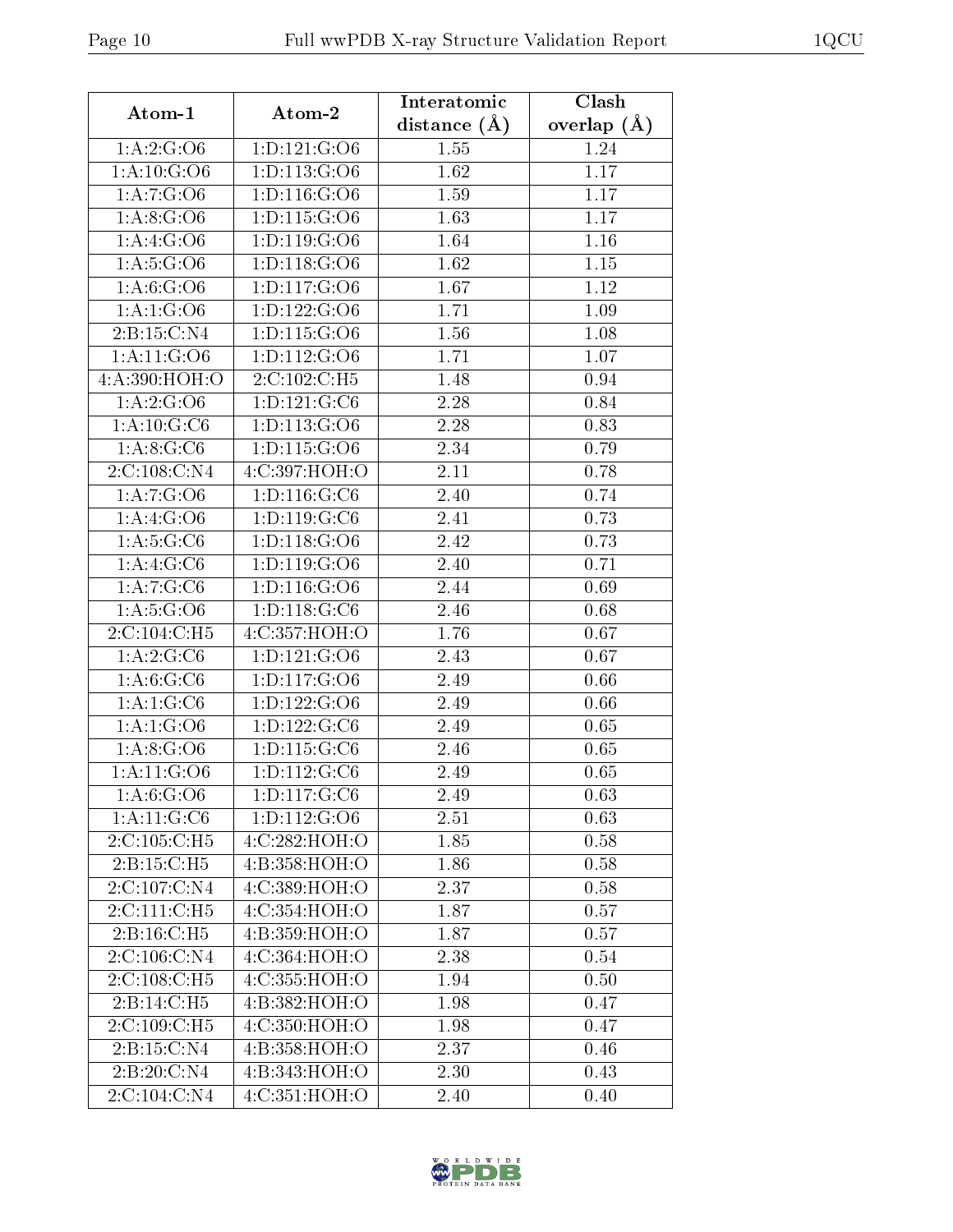There are no symmetry-related clashes.

### 5.3 Torsion angles (i)

#### 5.3.1 Protein backbone (i)

There are no protein molecules in this entry.

#### 5.3.2 Protein sidechains  $(i)$

There are no protein molecules in this entry.

#### 5.3.3 RNA (1)

| Mol | $\mid$ Chain | Analysed       | <b>Backbone Outliers   Pucker Outliers</b> |  |
|-----|--------------|----------------|--------------------------------------------|--|
|     |              | $10/11(90\%)$  |                                            |  |
|     |              | $10/11(90\%)$  |                                            |  |
|     |              | $10/11(90\%)$  |                                            |  |
|     |              | $10/11$ (90\%) |                                            |  |
|     |              | $(90\%)$       |                                            |  |

There are no RNA backbone outliers to report.

There are no RNA pucker outliers to report.

### 5.4 Non-standard residues in protein, DNA, RNA chains (i)

There are no non-standard protein/DNA/RNA residues in this entry.

#### 5.5 Carbohydrates  $(i)$

There are no carbohydrates in this entry.

### 5.6 Ligand geometry  $(i)$

Of 4 ligands modelled in this entry, 4 are modelled with single atom - leaving 0 for Mogul analysis.

There are no bond length outliers.

There are no bond angle outliers.

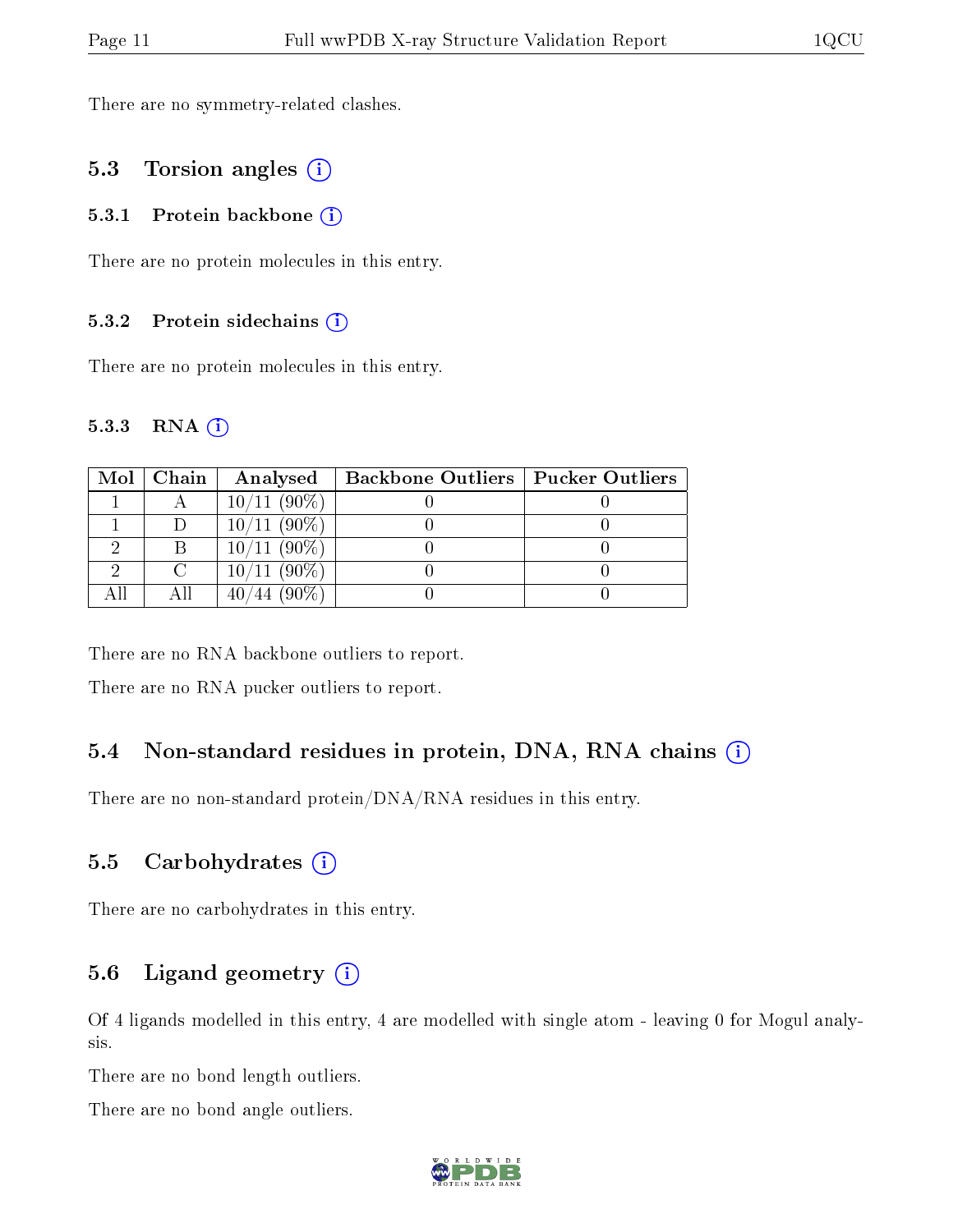There are no chirality outliers. There are no torsion outliers. There are no ring outliers.

No monomer is involved in short contacts.

## 5.7 [O](https://www.wwpdb.org/validation/2017/XrayValidationReportHelp#nonstandard_residues_and_ligands)ther polymers (i)

There are no such residues in this entry.

## 5.8 Polymer linkage issues (i)

There are no chain breaks in this entry.

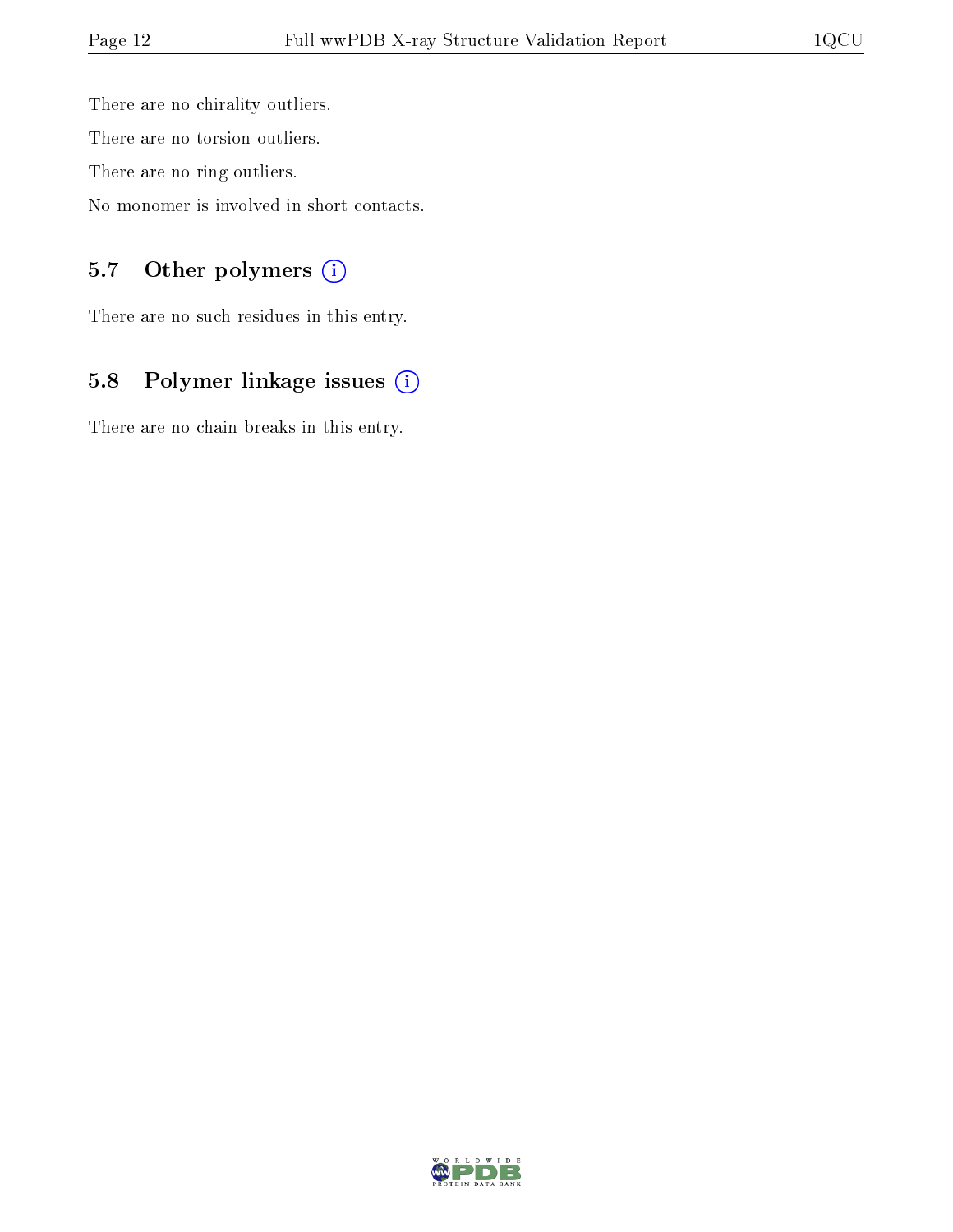# 6 Fit of model and data  $\left( \cdot \right)$

# 6.1 Protein, DNA and RNA chains (i)

In the following table, the column labelled  $#RSRZ>2'$  contains the number (and percentage) of RSRZ outliers, followed by percent RSRZ outliers for the chain as percentile scores relative to all X-ray entries and entries of similar resolution. The OWAB column contains the minimum, median,  $95<sup>th</sup>$  percentile and maximum values of the occupancy-weighted average B-factor per residue. The column labelled  $Q < 0.9$  lists the number of (and percentage) of residues with an average occupancy less than 0.9.

| Mol            | Chain   | Analysed        | $<$ RSRZ $>$ |                 | $\rm \#RSRZ{>}2$    |     | $OWAB(A^2)$    | Q <sub>0.9</sub> |
|----------------|---------|-----------------|--------------|-----------------|---------------------|-----|----------------|------------------|
|                | A       | $11/11$ (100\%) | $-0.91$      |                 | 0   100   100       |     | 16, 20, 22, 25 | 11 $(100\%)$     |
|                | D       | $11/11$ (100%)  | $-0.89$      | $\vert 0 \vert$ | $\vert$ 100 $\vert$ | 100 | 16, 20, 22, 25 | 11 $(100\%)$     |
| $\overline{2}$ | B       | $11/11$ (100%)  | $-0.95$      | $\vert 0 \vert$ | $\vert$ 100 $\vert$ | 100 | 17, 21, 23, 25 | 11 $(100\%)$     |
| $\overline{2}$ | $\rm C$ | $11/11$ (100%)  | $-0.96$      | $\overline{0}$  | $ 100\rangle$       | 100 | 17, 21, 22, 25 | 11 $(100\%)$     |
| All            | All     | $44/44$ (100%)  | $-0.93$      | $\vert 0 \vert$ | $ 100\rangle$       | 100 | 16, 21, 25, 25 | 44 $(100\%)$     |

There are no RSRZ outliers to report.

## 6.2 Non-standard residues in protein, DNA, RNA chains (i)

There are no non-standard protein/DNA/RNA residues in this entry.

## 6.3 Carbohydrates (i)

There are no carbohydrates in this entry.

## 6.4 Ligands  $(i)$

In the following table, the Atoms column lists the number of modelled atoms in the group and the number defined in the chemical component dictionary. The B-factors column lists the minimum, median,  $95<sup>th</sup>$  percentile and maximum values of B factors of atoms in the group. The column labelled  $Q< 0.9$ ' lists the number of atoms with occupancy less than 0.9.

| Mol | Type | Chain | Res | Atoms | $_{\rm RSCC}$            | RSR  | $\perp$ B-factors(A <sup>2)</sup> | $_{\mathrm{Q}< 0.9}$ |
|-----|------|-------|-----|-------|--------------------------|------|-----------------------------------|----------------------|
|     | NH4  |       | 204 |       | 0.99                     | 0.12 | 16, 16, 16, 16                    |                      |
|     | NH4  |       | 201 |       | 0.99                     | 0.12 | 19.19.19.19                       |                      |
|     | NH4  |       | 203 |       | 0.99                     | 0.04 | 19.19.19.19                       |                      |
|     | NH4  |       | 202 |       | $\!\!\!\!\phantom{0}0.0$ | 0.09 | 19, 19, 19, 19                    |                      |